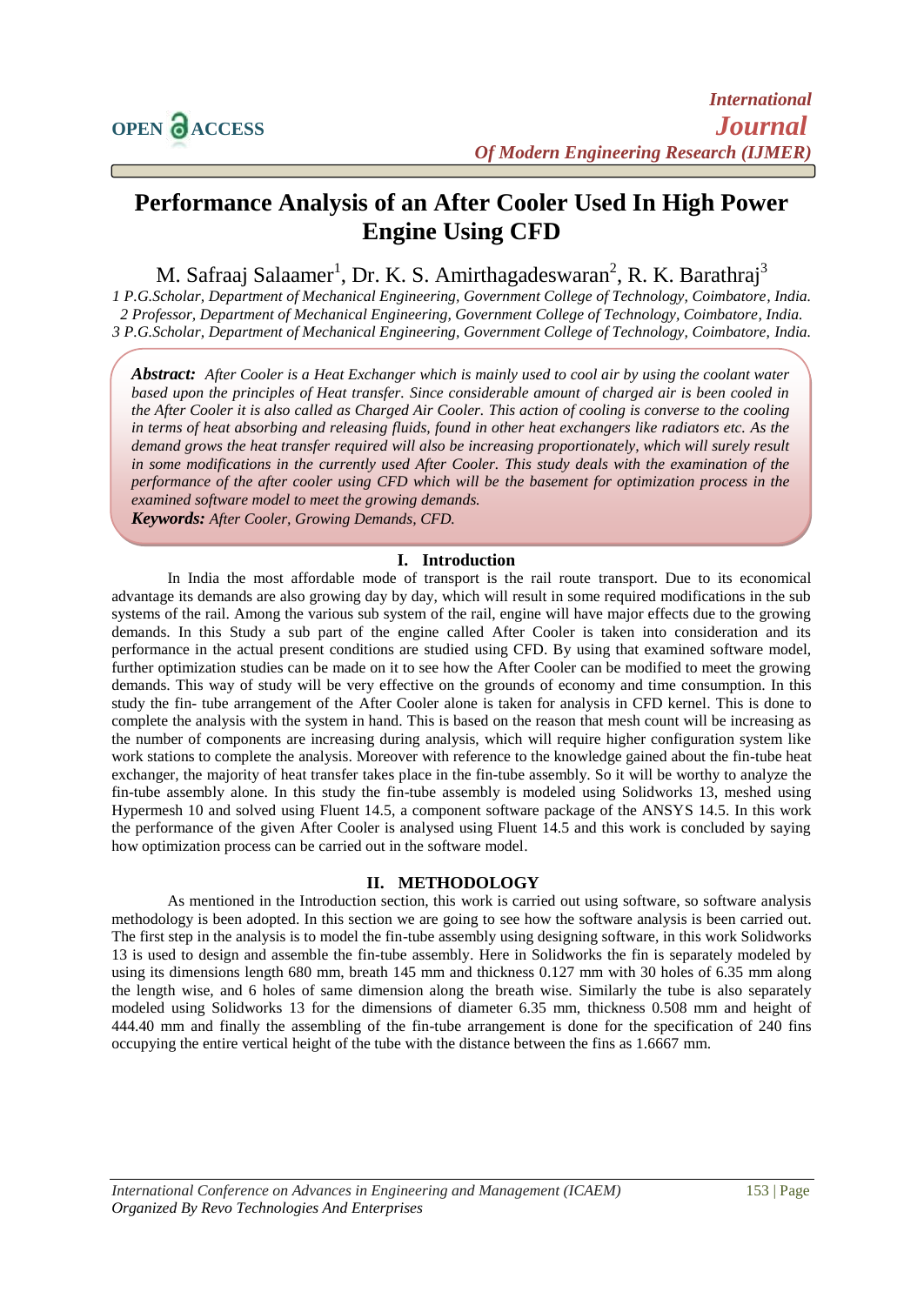

Fig 1 The Modeled Tube

This is designed by using circle sketch and extrudes command in the Solid Works 13 Kernel.



Fig 2 The Modeled Fin.

This is designed by using rectangular, triangular sketch and extrudes, extrude cut command in the Solid works 13 Kernel.



Fig 3 Fin-Tube Assembly

The assembling of the fin-tube arrangement is done by using the insert and pattering command in the Solidworks 13 kernel. To the point during the analysis the tandem arrangement of the fin-tube assembly is taken into consideration.

 Next step in the Software analysis methodology is the meshing or pre-processing. In this study the Hypermesh 10 is used for meshing. Here in this the fin and tube are separately meshed by using 3D Hexahedral mesh and then they are assembled. Here in the meshing the mid section of the fin and the tube are taken and they are meshed by using 2D Hexahedral mesh and they are extruded as 3D Hexahedral mesh which is mainly done to reduce the time in meshing and also to achieve good quality mesh.



Fig 4 Air Volume Mesh

*International Conference on Advances in Engineering and Management (ICAEM)* 154 | Page *Organized By Revo Technologies And Enterprises*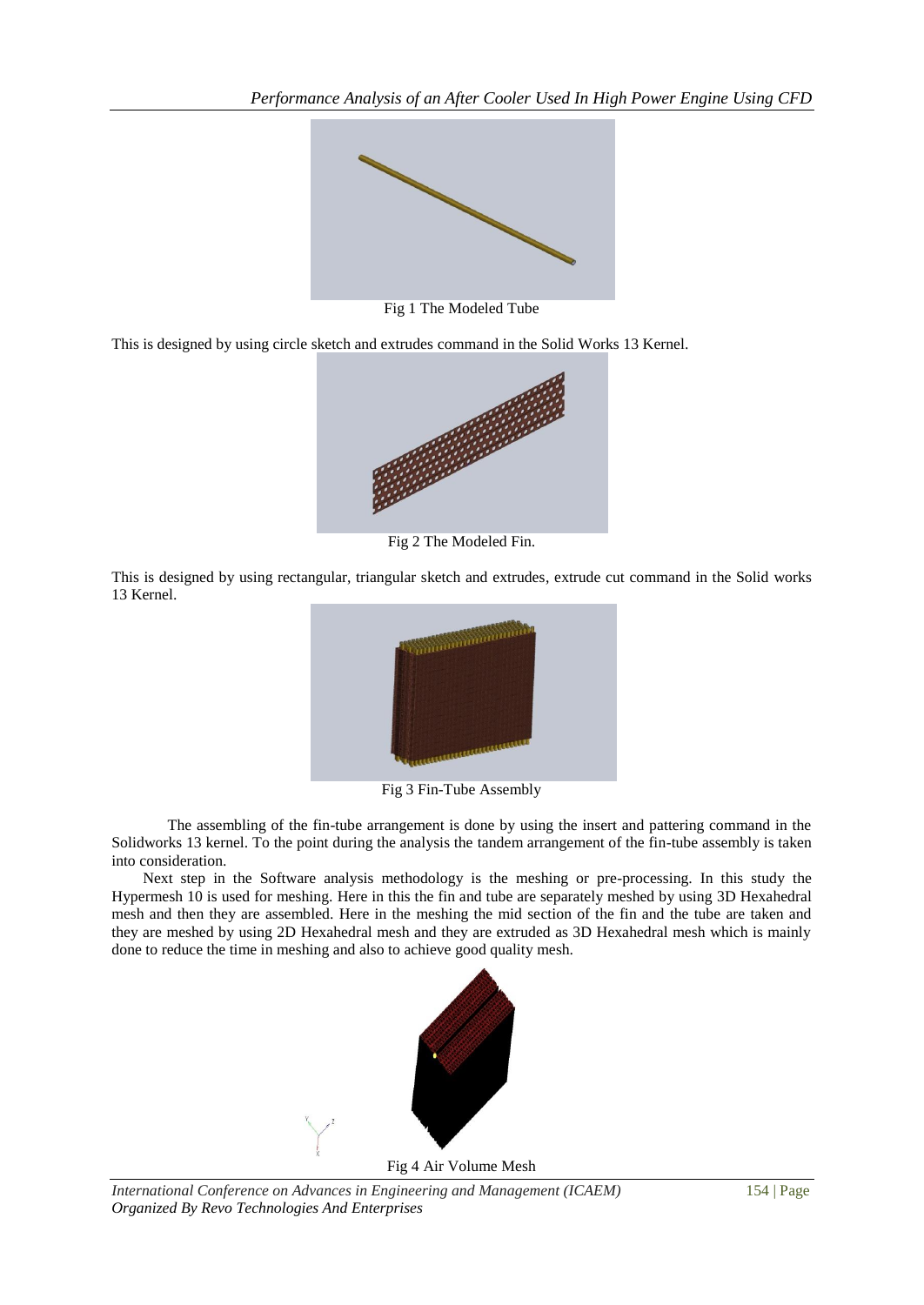During this meshing the air side boundary conditions like air inlet (Perpendicular to Fin-Tube assembly) and air outlet (Behind the air inlet section) are also specified.



Fig 5 Water Volume Mesh

 During this water volume mesh generation the water side boundary conditions like water inlet (Top side of the tube) and water outlet (Bottom side of the tube) are also specified.



Fig 6 Combined Air & Water Volume Mesh

From the above meshed model we can infer a slightly extruded portion on both top and bottom side which is nothing but the meshing provisions provided to achieve four coolant passes.

The final step in this software methodology is the solving. Since in this After Cooler both the mass as well as the energy transfer takes place, so it would be more worthy that we adopt a Control Volume Software for analysis. Fluent is Control Volume software so it is adopted. More specifically Fluent 14.5 is adopted for analysis. Before analysis all input conditions are provided namely tube and fin materials as red brass and copper respectively, the tube and fin fluids as the water entering at 5.4 kg/s with the inlet temperature 79.5 Celsius and the air at 3.3375 kg/s with the inlet temperature of 177 Celsius. And to the point Standard K-Epsilon model is considered for demonstrating the turbulence.

To the point due to some system constrains half of the tandem fin-tube arrangement is taken and its input conditions are proportionately reduced and then the analysis process is carried out by ensuring that the Cross Counter flow is Demonstrated in the Four Coolant Pass condition.



Fig 7 Screen Shot Fluent GUI during Analysis

*International Conference on Advances in Engineering and Management (ICAEM)* 155 | Page *Organized By Revo Technologies And Enterprises*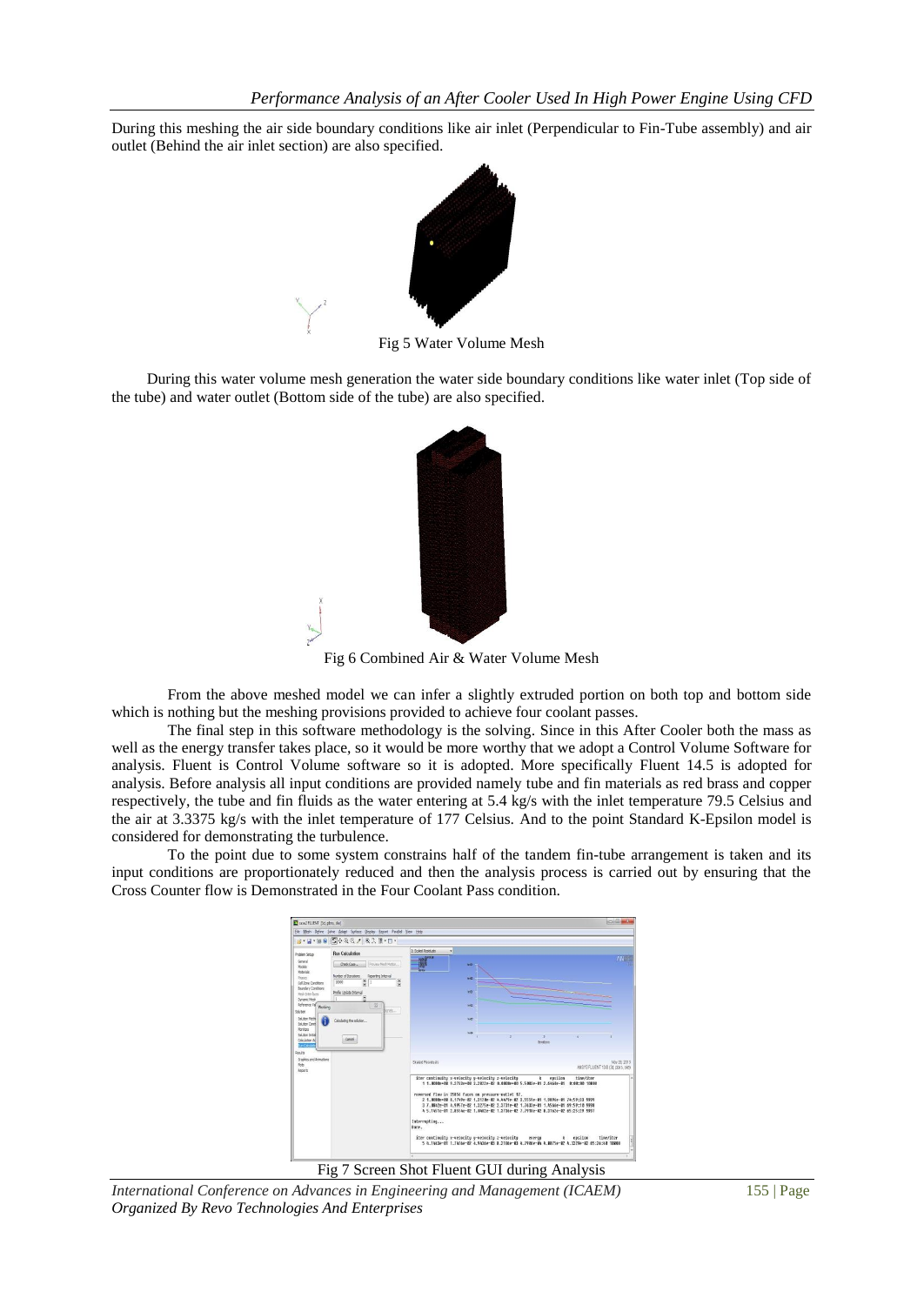#### **III. Results and Discussion**

As per the input conditions provided the iterations are preceded until all the curves indicating the iterations process are attaining the stable converging form. After that the Plots from the Kernel is taken and the results are studied. Since we are only dealing with the Thermal studies it is enough that we take only the temperature contour plot for our discussion.



Fig 8 Temperature Contour for Air Side.

Form the Temperature Contour of the air side the outlet temperature of air is inferred as 145 Celsius. So this can be taken as the reference value and we can precede the optimization process with various combinations. Similarly the same can be done in water side also.



Fig 9 Temperature Contour for Water side.

 From the Above Temperature Contour it is inferred that the outlet temperature of water is 87 Celsius. So this will remain the reference value for further optimization studies.